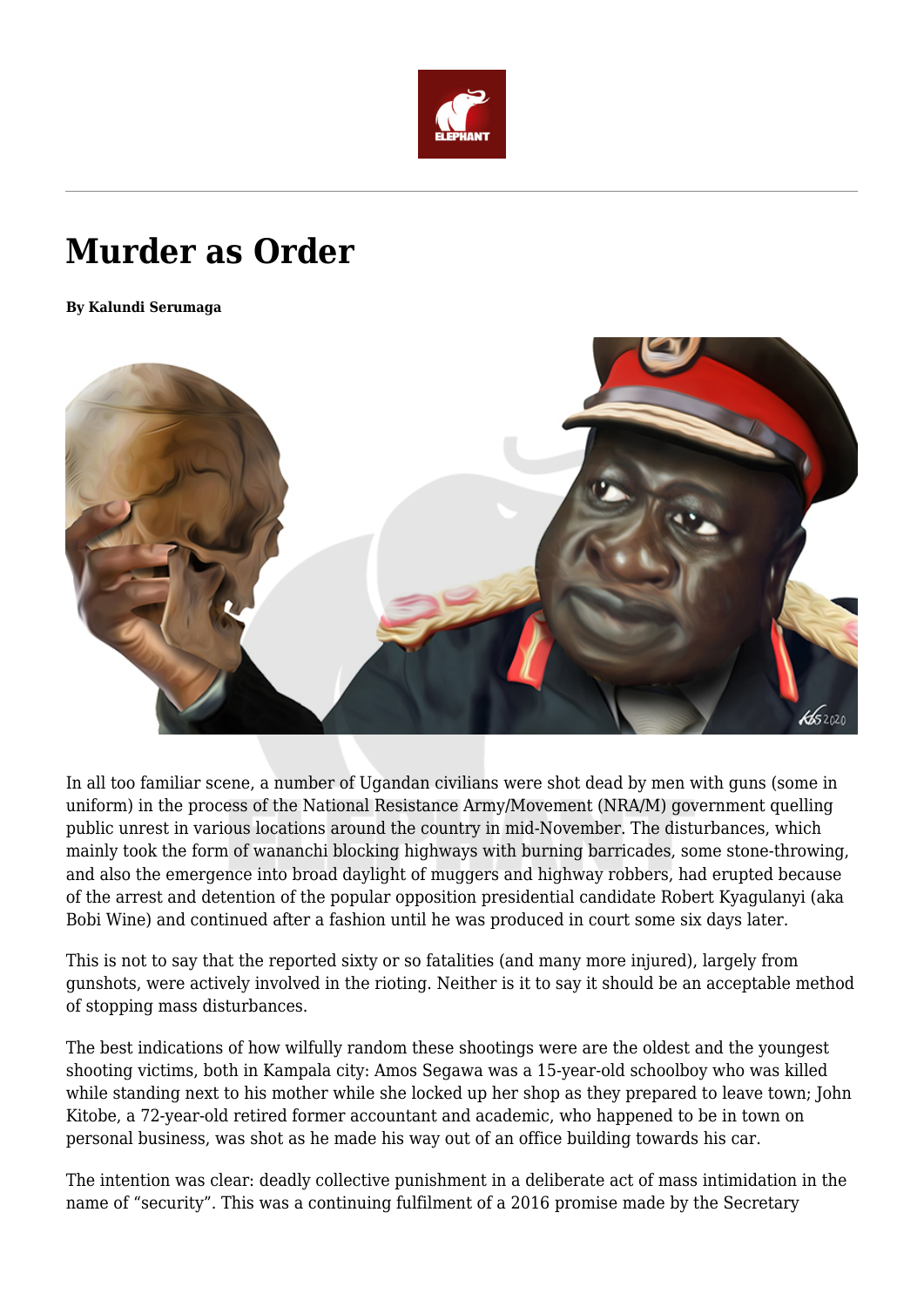General of the NRM party, one Justine Kasule Lumumba, to a restive population back then: "The state will kill your children," she stated in a public speech to parents about the then post-election demonstrations. We now know that she meant their grandparents as well.

But this is completely normal. And that is the tragedy of Uganda's politics. It is also the ultimate triumph of the NRA/M as an organisation: to have seduced the country into mistaking the political value of security for valuable politics itself.

Without being forensic, one can trace a direct line from these latest killings back to the 1990 shooting dead of two Makerere University students at a sit-down strike protesting the abolition of student allowances; the military deployments against the repeated 1990s attempts by now-forgotten opposition activist Michael Kagwa to hold demonstrations for a return to multipartyism (eliciting the taunt from President Museveni for them to proceed "if you wish to see dead bodies"); the increasingly regular violence from the 1996 election onwards; the 2009 Buganda uprising shootings; the 2010 shootings of demonstrators protesting the burning of Buganda's royal tombs; and the 2016 killings of over one hundred Rwenzururu palace guards and others in Kasese, and so on.

There is absolutely nothing new in what has just happened, how it happened and what will (not) happen next.

The core item that the National Resistance Army brought to the political table in the 1980s was security. This has remained its primary identity, and key selling point – the issue that made many choose to ignore or overlook its multitude of sins, flaws, and contradictions, but also what made it so valuable to imperialism, concerned, as it has always been, with ensuring its grip on this bounty at the headwaters of the Nile, which feeds other areas of its bounty.

The backstory to this is very critical in understanding why the regime can send operatives on the streets – on foot and in random vehicles, without uniforms or insignia – to shoot to kill an assortment of civilians, with no consequences, domestically, internationally, legally or morally.

The space called Uganda has historically been unstable. However, it suffered two particular periods of intense social and political turmoil that resulted in armed conflict.

The core item that the National Resistance Army brought to the political table in the 1980s was security. This has remained its primary identity, and key selling point…

In the first instance, this was the politics that created the country, where, after some twenty years or so of preaching to children, they had raised an army of militant Christians who proceeded to conquer the region. What we call "Uganda" is actually the end-product of the 1899 victory of the Anglican Christian militia over the rival Muslim and the Catholic militias intent on the same goal: control the Nile at source, and therefore control Egypt. The victors have since then presented this factional advantage as the introduction of "order", or "peace", or even "civilization" to the region, delivering it from centuries of slave-dealing, war-mongering heathen African despots. They conveniently forget to mention that it was their religious activism that started the conflict in the first place.The underlying theme to this had been the propagandistic idea of Africa as a chaotic, brutal place in need of a civilizing order.

In the second instance, it is this very same theme that Yoweri Museveni and the National Resistance Army updated, mined extensively, and carried forward as the essential value of their project: their militarist outfit as the competent sub-contractors for the bearing of the White Man's Burden, bringing an order to a place bedeviled by mad and incompetent despots. Again, what was not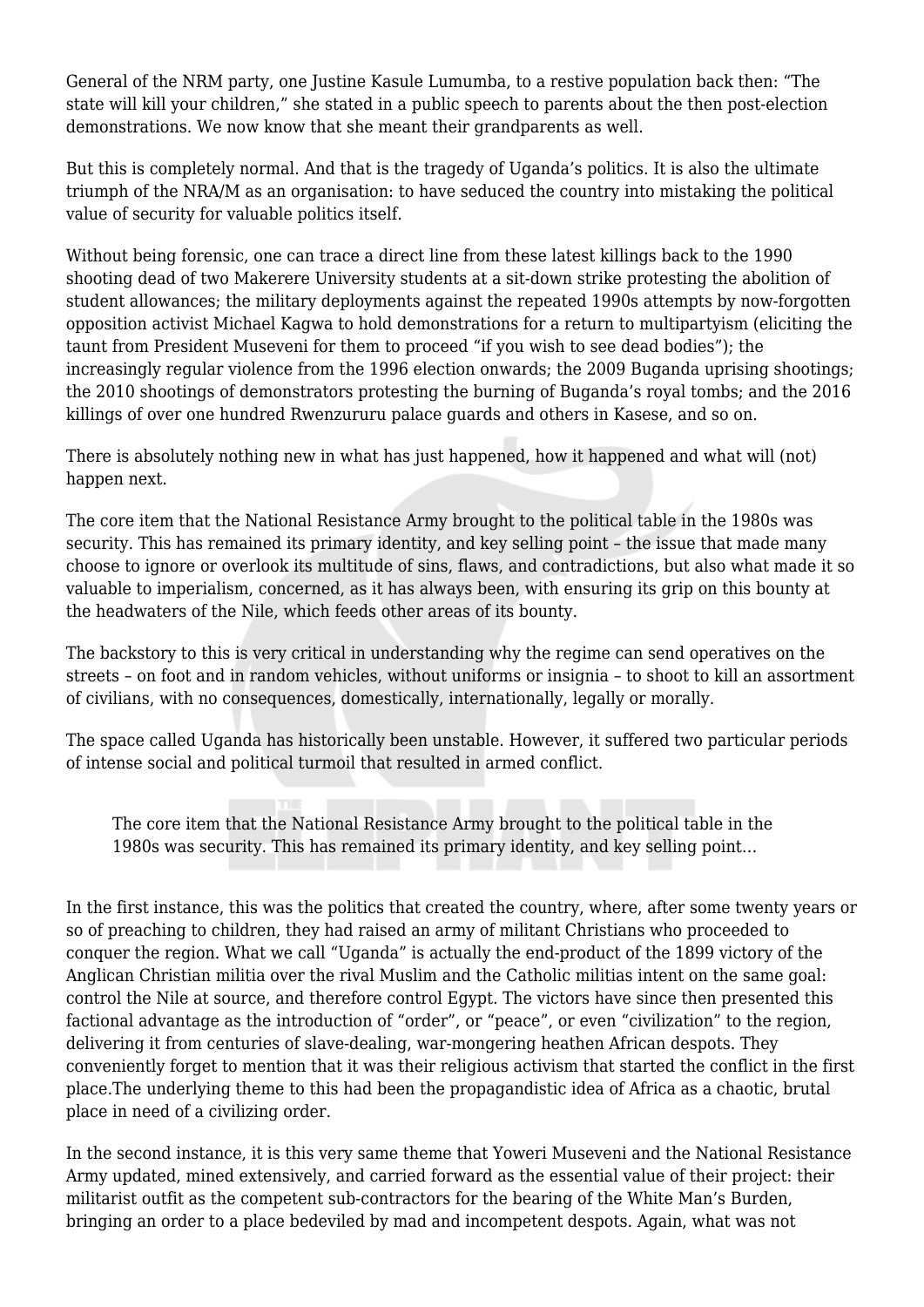mentioned was how all those previous despots had been installed by the West in the first place.

So, the real "consumer" of this security has been the Western corporations, whose investments in minerals, agribusiness, predatory banking and the rest, are kept safe by these excellent askaris. Any local that benefited did so only as an afterthought.

## **Pax Anglicana**

The everyday greeting in the Gisu area of Eastern Uganda is "*Mirembe?",* asked as a question. This word literally means "peace". However, this is not the actual indigenous traditional greeting. It is a form of salutation that emerged from the Anglican military conquest of the East for the emerging British colony as its Christian army marched eastwards between 1898 and 190, under the trusted generalship of the Muganda Anglican Semei Kakungulu. It was a statement of affirmation between the greeters that all resistance was over, and the new dispensation was now imposed. Shall we accept it, and call that peace?

This is the birth of the duality in Ugandan political thinking, where the absence of overt conflict is mistaken for "peace" as an actual condition. It is a thinking birthed by the contradiction of colonialism: on the one hand, its need to extract and make profit off the colonised space means it must arrive through deception, blackmail, and a lot of violence. On the other hand, there needs to be some kind of order, if not regimentation, for exploitative production to then take place. It is that order that is being misnamed as peace, whereas in fact all it is, is the provision of some kind of security to the new owners.

Even after (southern) Ugandans eventually got tired of reminding each other of how much more "secure" their lives had become after period of the overt military rulers between 1966 and 1986, the NRM continued to do it to them, loud and long, in the decades that followed. Certainly, businessoriented Ugandans (which is most of us) were initially relieved that they could go about their lives without having their homes and businesses invaded, or without being mugged and extorted by individual soldiers jealous of their progress. But they were unable to speak out because such private complaints could then be deliberately misunderstood as public political pronouncements against the government.

It is a thinking birthed by the contradiction of colonialism: on the one hand, its need to extract and make profit off the colonised space means it must arrive through deception, blackmail, and a lot of violence. On the other hand, there needs to be some kind of order, if not regimentation, for exploitative production to then take place.

There were only two flaws with this argument. First, most of north and northeastern Uganda were anything but secure, let alone peaceful, for the first nearly two decades of the NRM period. Second, it is the NRM regime that has gone on to facilitate the robbing, extortion and mugging of the entire Ugandan society of their historically accumulated wealth by removing all remaining barriers to foreign capitalist looting.

Many could not see it then, in the main. "*Kasita twebaka ku ttulo*" (at least we get to sleep now) emerged as the smug, fatuous and deliberately disengaged response to any attempt to educate them about the new dictatorship being assembled in plain sight. The result is a society of economically and socially insecure, under-skilled, landless underemployed people whose plight has been articulated politically and musically by the very presidential candidate whose arrest sparked these disturbances. They certainly see it now.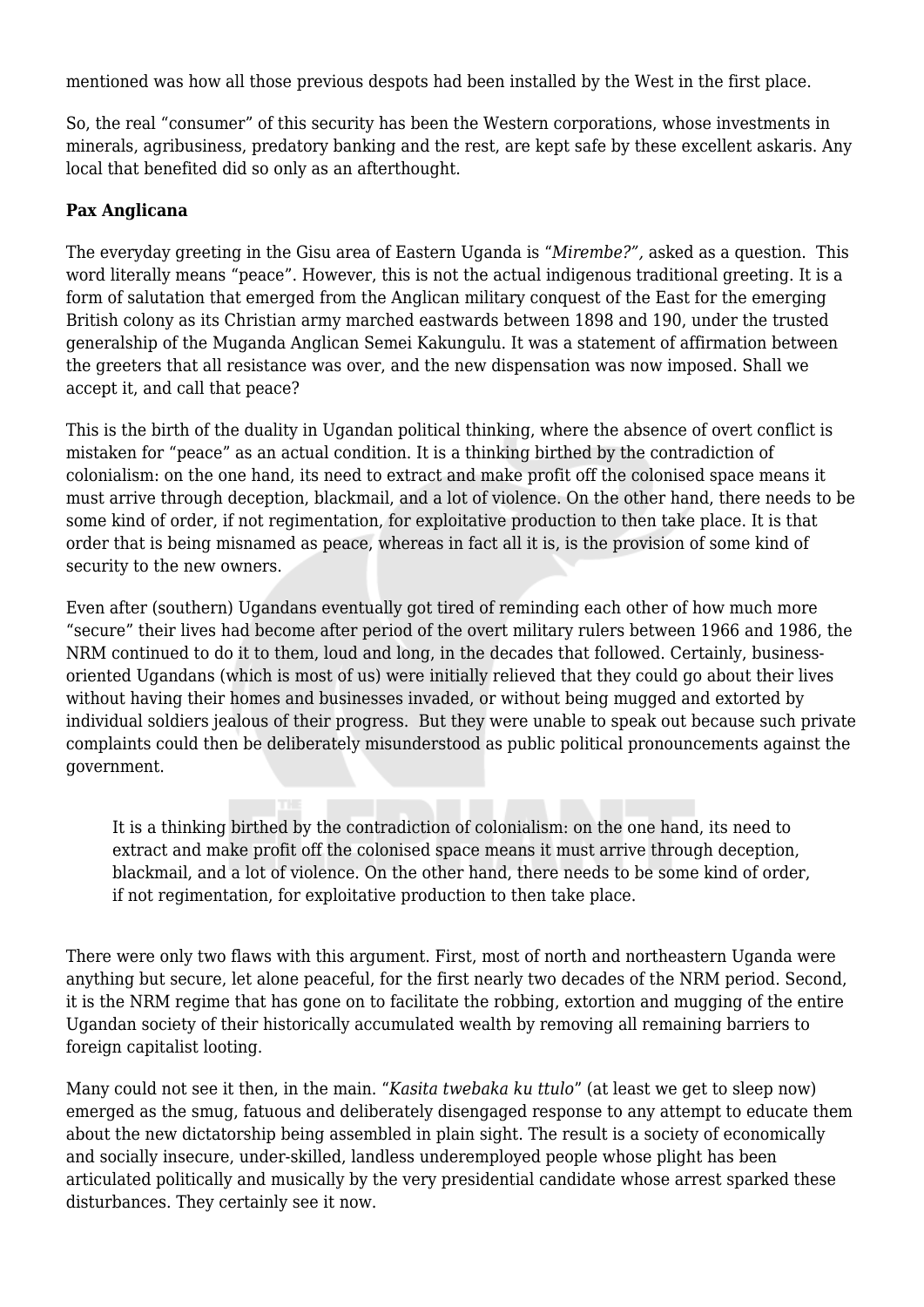So we are back to the stand-off set up in 1897, when the Anglican "order" first asserted itself by imposing a "treaty" on the throne of Buganda, using a two-day gunpoint ultimatum, in which tax revenue, control of weapons and trade routes had to be surrendered to the Imperial British East African Company. This anti-native coup d'état thus check-mated the intentions toward the Nile of other imperial powers: Leopold's Belgium from its Congo base in the West, Arab expansionism from Sudan in the north, and even the more remote French, German and Italian speculations, embedded in the Catholic mission stations, and budding in military bases on the other side of Ethiopia, dreaming of an opportunity.

## **Whose violence, whose state?**

The only violence the West will accept is violence carried out in its own interest, when it is replacing one regime with another, or when its chosen regime is keeping "order".

The mass killings in 1966 did not deter Britain from protecting the new government until it also became dispensable. Likewise, after the 1971 coup that brought Colonel Idi Amin to power, the West enjoyed very warm relations with him until he chose the other side in the Cold War.

Britain was deeply involved in seeking to violently destabilise the 1979-1980 post-Amin Marxist-led coalition government, and finally succeeded in toppling it through Paulo Muwanga's May 1980 coup, which was the stepping stone to returning Milton Obote's Uganda People's Congress (UPC) party through the violent rigging of the December 1980 elections.

Britain then went on to heavily backstop the violence that the UPC government meted out to the population in an attempt to steady itself in power. When that government collapsed in June 1985, the West was faced with a choice of two purveyors of political violence: the Okello junta that had overthrown Obote, or the NRA/M, still recovering in western Uganda to where it had relocated following some better organised government offensives against it, just before the coup. Finally, the West settled on the NRA as its latest sweetheart, and after six months of heavy investment, January 1986 happened.

Like the original 1899 Anglican factional victory, it was sold as "Liberation" and "Peace". In reality, it was the latest imposition of violent "order" by the real owners of the colony.

With the exception of Rwanda, Uganda is significantly smaller than any of the countries that border it. But these intense imperial maneuverings of over a century and half, plus her permanent presence in the commentaries of the Western media since the reign of Kabaka Muteesa I (r.1837-1884), betray an interest that far outweighs her relatively small size: again, the Nile headwaters, and all that flows from that physically, therefore economically, therefore strategically, therefore politically, and therefore militarily. The leadership of the NRM understood this intimately, and chose a side. And it was not the side of the native.

This is why, by contrast, any spontaneous or autonomous activity, especially one with a capacity for its own violence that cannot be imperially co-opted (as the NRA/M was) is brutally suppressed, as the NRM (now as a tool of the West) has done again and again with spontaneous outbursts, and before that in northern Uganda, to Buganda demonstrators, and to subjects of the Rwenzururu kingdom, as well as far beyond Uganda's borders to "secure order" in the literal Eden, lying between the two Rift Valleys with the Nile at its centre, for the Empire.

In all such cases, the West has, and will, look away, after maybe a bit of anodyne hand-wringing, just as a memsahib would not want to know the gory details of exactly how her houseboy removed a rat from her kitchen, only that he did it effectively. She will even indulge in a bit of grumbling about